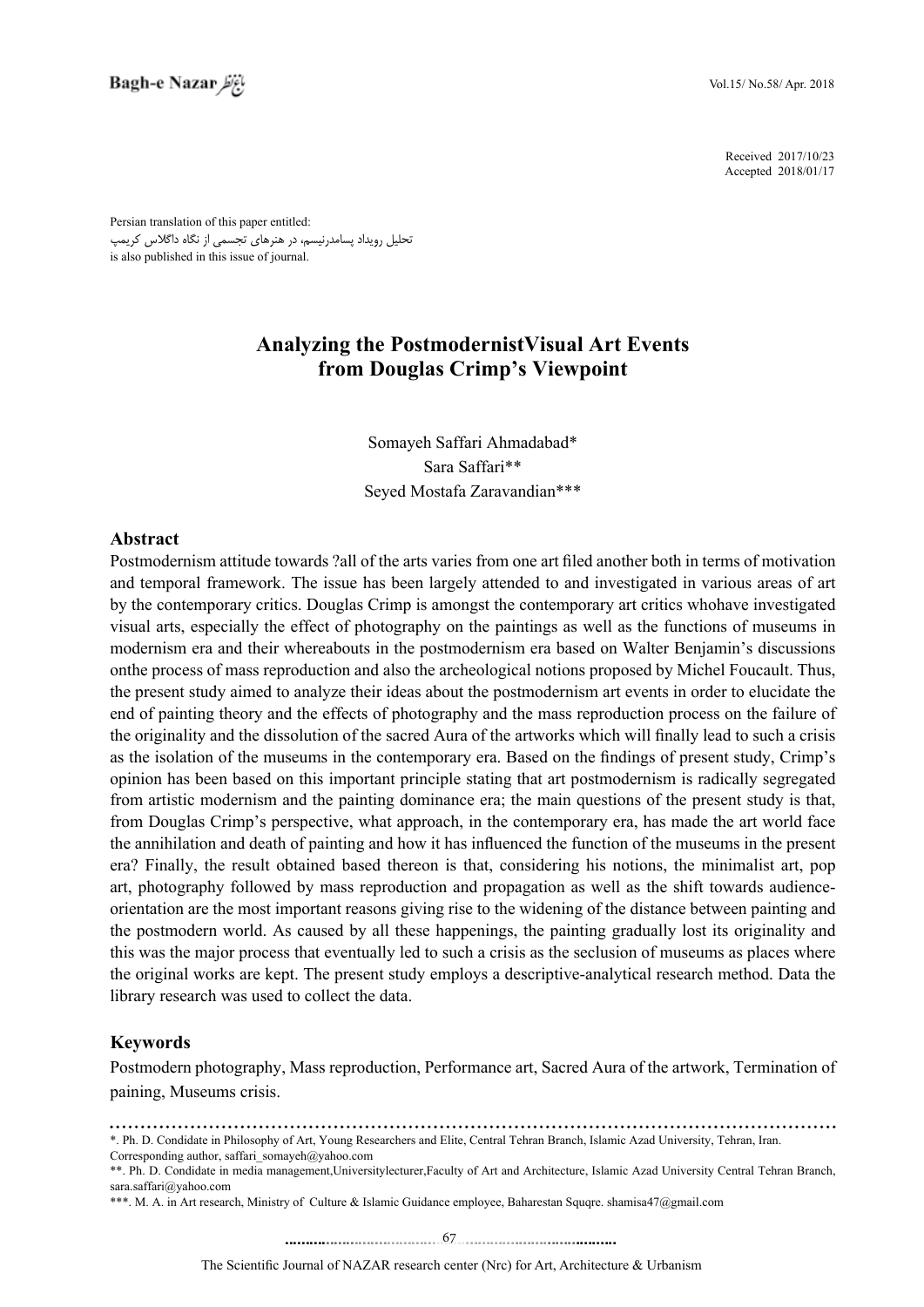## **Introduction**

In general, "Postmodernism" is realized as the feature of the contemporary era distinguishing it from the modern era. "The title was seemingly first utilized in 1917 by the German Philosopher, Rudolf Pannwitz  $(1881-1969)$ , for describing the 20th century western nihilism culture as a concept derived of Friedrich Wilhelm Nietzsche" (Pannwitz, 1917: 64). Nietzsche knows nihilism as a historical incident occurred in the westerners' attitudes during which the highest virtues were gradually falling. In Zimran's idea. "nihilism is the effect of the western man's ancient need to the absolute truth as a superhuman power. But, when such a power was taken into consideration for justifying and elaborating the universe, the western human being attempted to kill this external power and, for the same reason, the world-inclusive values were step-by-step destroved in the western mindset" (Zamiran and Ershad, 2015: 60). The characteristics of the postmodern era have been generally approached by a great many critics from various fields. Despite the differences in the use of the term posited by them, some common points can be recognized in their ideas as follows: "recognition of pluralism, withdrawing from the hopes of intellectual subject, refreshed emphasis on the social and cultural life, a sort of acceptance of playing and imagination in cultural and artistic areas that were trying to find the truthbefore the contemporary era" (Kahoon, 2003: 4).

what aforementioned the given  $\Omega$ term "postmodernism", in the "problem statement". it can be said that Douglas Crimp is inter alia the contemporary art theoreticians who work as critics of the prominent thinkers' notions. He has been an influential person in the development of the contemporary art theories. In Crimp's mind, the postmodern art has undergone a ponderable diversion from the art postmodernism because these two streams are associated with the originality failure of the painting as a lean art. and thereby the presence and absence of the museums and the outcomes of photographical art. In his opinion, "the art postmodernism stream has dealt with the scattering and plurality of the artworks. But, such a plurality does not mean the numerosity of the beliefs in the governing styles and thoughts like the modernism era did; that is because the numeroisty of beliefs, in this sense, necessitates art-for-art and autonomy ideas" (Crimp, 1980: 92). Keeping this in mind, the type of plurality presented by Crimp points to the propagation of artistic versions in the contemporary era. Thus, the present study aims at analyzing the theories posed by this art critic in different areas such as the death of painting in the contemporary era and the relationship between the postmodern art and the propagation and mass reproduction processes that will finally lead to a crisis so-called as museums' seclusion. Crimp analyzes his notions based on the theories proposed by Walter Benjamin on the mechanical regeneration and in the end, he investigates the crisis that has struck the museums in the course of mass reproduction based on archaeological theories of Paul Michel Foucault (1926-1984). In fact, if it is assumed that in the view of Douglas Crimp, the painting will reach its end in the postmodernism era, it will be necessary to study the factors influencing the event with an emphasis on his ideas. So, first, the major postmodernism indicators are briefly investigated in comparison with those of the the modernism. Next, in order to approve the study hypothesis, Crimp's ideas about the postmodern photography and its effect on the process of painting termination will be explored and, eventually, the outcomes of museums' collapse as a consequence of the propagation and mass reproduction in the contemporary era are mentioned so that the ideas and notions of this art critic on the outcomes of the postmodernist attitudes towards the arts can be understood better. Moreover, considering the abovementioned points, three questions will be also taken into account as stated below:

### **Study Questions**

What are the postmodern photography characteristics from Douglas Crimp's ideas? How a postmodern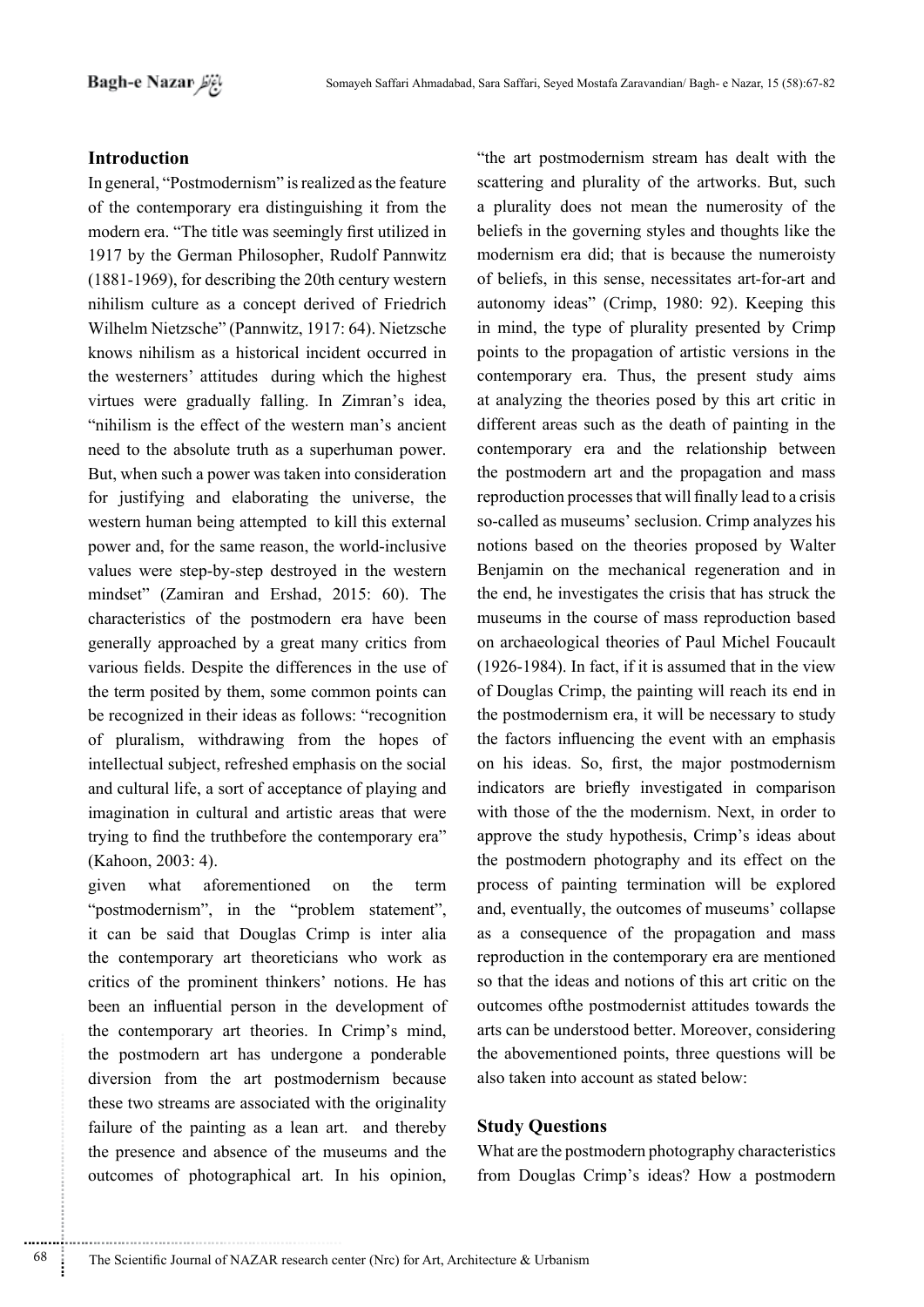image is characterized by Douglas Crimp?

What factors cause the death of painting in postmodern era?

How photography and mass reproduction process cause the museums to encounter seclusion in the postmodern era?

#### **Study Method**

The present study adopts a descriptive-analytical method and the data were collected via library research and searching in cyberspace. As for the library information, it was tried mostly to refer to the books and articles written by Crimp. moreover, the opinions of the other experts have also been studied in order to understand the topic better. Also, electronical purposive research was done in order to study the works of the artists who have played a major role in the formation of art postmodernism according to Cripm. In the present study, firstl, in a theoretical foundations section, the primary and basic attitudes of the postmodernism are mentioned in order to organize the ideas and notions proposed by Crimp. Then, the analytical instruments of the text are collected in order to better classify and investigate Crimp's analytical tools in the line of his approach to the postmodernist art through directly referring to the opinions of Crimp and the other philosophers considered by him in his works

#### **Literature** review

given that Douglas Crimp is a contemporary figure and there is a few translated texts on his works in Iran, no adequate knowledge of his art-related discussions exist. The available studies in Crimp's ideas are scarce and limited to his introductionas a contemporary art critic. For instance, Crimp's notions regarding the relationship between the death of art and the invention of photography have been briefly explained in the book "the philosophical foundations" of art criticism and ideations" by Muhammad Zamiran (see also Zamiran, 2015: 373). Also, in another book "Aesthetics of photography" written by Stephen Ball and translated by Muhammad Reza

Sharifzadeh, Douglas Crimp has been only reffered to as a postmodern art theoretician (see also Ball.  $2014$ :  $278$ ). There are also several translations of his works published in the seasonal iournal of Chide man. But, in spite of all the studies, the ideas of this art critic have been not studied coherently in any article. So, due to the need for more research on his opinions, it is necessary to perform a research on his discussions and theories widely in order to present a richer piece of writing.

### **Theoretical Foundations**

Ihab Hassan  $(1925-2015)$  was amidst the first who applied the term postmodernism . In his book "the dismemberment of Orpheus: towards postmodern literature", he offered, in  $1982$ , a list of the differences between modernism and postmodernism arts in term of the literary representations. These literary representations have been interpreted by Simon Malpas in his book. In the list, the features of the modern literature, including objective, design, hierarchy, perfect work (with beginning, body and conclusion), sectorial comprehensiveness, author's presence, delimitation, substitution, metaphor, selectiveness, signified idea (fixed implication), artist-centeredness and macro-scale history have been shortly enumerated; in addition, a postmodern era equivalent is proposed for each of the terms mentioned therein, including game, chance, chaos, execution process, participation, disassembling  $deconstruction$ , the death and absence of the author, intertextuality, collocation, trope, the chain of the orientation and micro-scale history (see also, Malpas, signifiers having no signified meaning, audience- $2008$ : introduction). It is worth mentioning that "the binary issue proposed by Ihab Hassan is entirely concentrated on the literary area but a great many dualities can also be generalized to art, architecture, philosophy and the other social aspects, as well" (Ibid). Underlining the aforementioned differences, one can conclude that the postmodernism is a vast cultural stream taking a suspicious approach to the modernism roots. Such a contrast can also be

...........................................................

.......... ....... ........ ........... ...... ....... ........ .......... ...........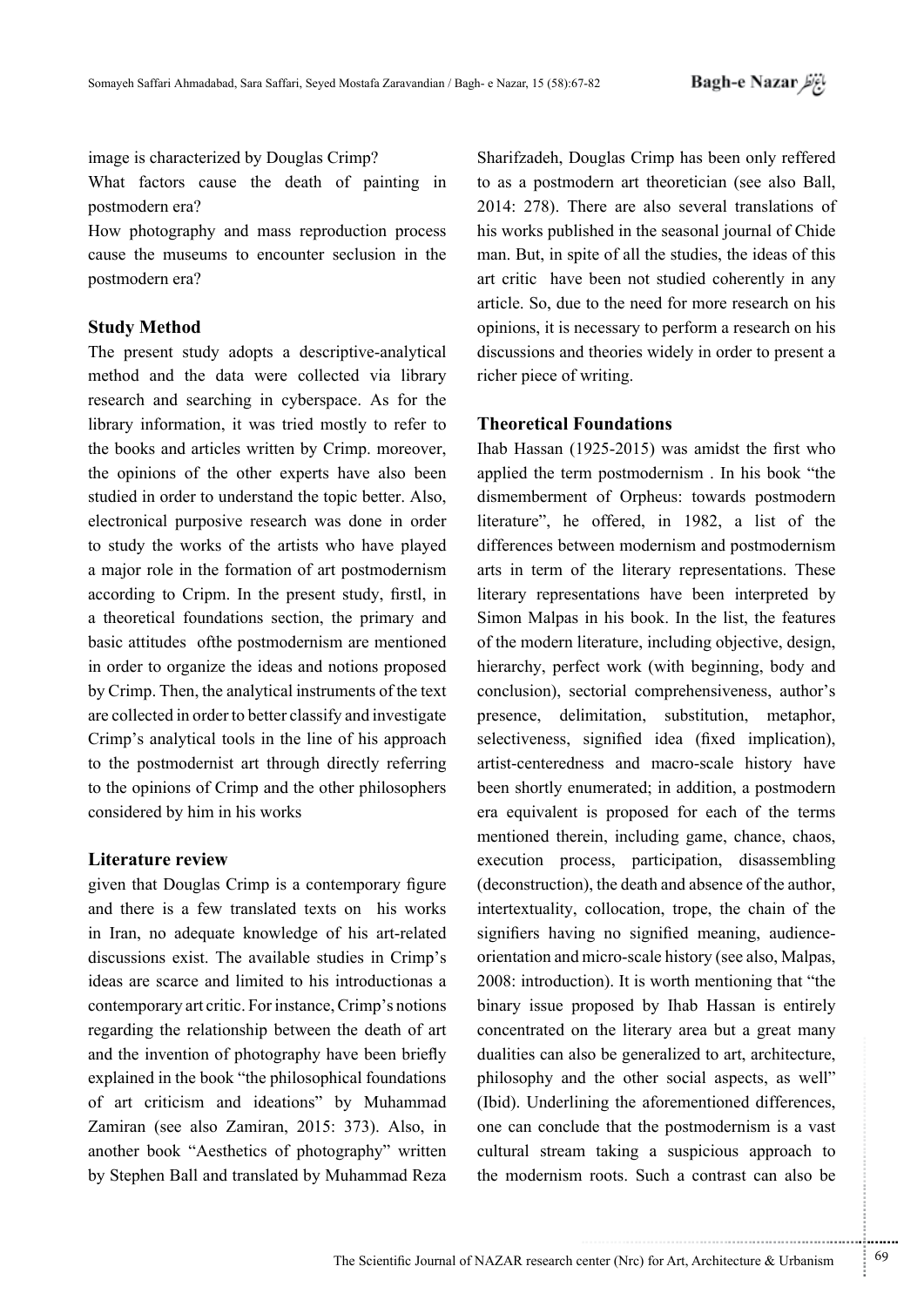extended to the art areas. In Zamiran's mind, "artistic modernism is an independent and self-sufficient realm and it can form a revolution upon reaching its peak of innovation and that it emphasizes on the artwork's independence and unity; but, the postmodern art relies on pluralism and the artwork's lack of independence because the postmodern approach evaluates art based on non-artistic issues and representation of the social and political affairs in artHowever, while the modern art knows itself free of the social and political affairs" (Zamiran and Ershad, 2015: 31). In a nutshell, the primary trait of the modern art is its originality of the form that is created only in the light of the artist's genius and creativity. Considering the materials presented so far, it can be said that the modern art totally emphasizes and pays attention to elitism and formalism following which the audience and the artist distance away from one another because the artist turns into an exceptional person who creates artworks in the view of his or her genius and creativity. The most distinct product of such a mindset is the emergence of Avantgrade Art. But, there is no single identity and unified "I" that can stay constant during one's whole life as postulated in postmodern attitudes. Therefore, in the postmodern art, the position of the artist downgrads from a position of being eliteand as a consequence of which the artwork is relieved of the bounds of the artist's intellectual and psychological moods; so, the creation of conceptual art, whose primary goal is to emphasize the mutual relationships between the work and the audience, becomes important Generally speaking, the postmodern era is questioning the originality of the artwork, individuality, formation of mass culture and underlining the conceptual art. Underlining these indicators, Douglas Crimp, as well, explores the photography and propagation and its representation in painting. Thus, in the present study, it is tried to investigate and analyze his analysis of photography and its effect on painting and the status quos of the museums in the transition from modernism to postmodernism.

## **Analyzing the Postmodern Photography** Theory and its Relationship with Art of Performance

To characterize the features of the postmodern photography, Crimp compare the contemporary photography with the performance art as the starting points of the postmodern. Based on his reasoning, the aesthetic atmosphere governing the 1970s is focused on performance art. Such an artistic method is objectified within a certain state and time frame. As a result the audience experiences his physical presence therein; in other words, the audience presence becomes important" (Crimp, 1980: 92). Thus, unlike the artistic modernism, the position of the audience in the formation of the artwork is highly accentuated in the performance art and this is contradictory to the modern artist's elitism. In explicating the role of audience-orientation in performance art, Crimp refers to the performance of two swordsmen (image 1) by Jack Goldstein (1945-2003): "the scene is about 1.5 meters away from the onlookers and it is replete with the faint red lights beamed from two projectors. Furthermore, an exciting music is being played while the show is being performed. In this scene, two men are dressed in swordsmen's clothes play the roles of the athletes but the space is arranged in such a way that their presence is more of a ghostlike and imaginative state. The two swordsmen play in front of the audience; however, they do not look real because their images are unclear and ambiguous looking more like 3D images. When one swordsman defeats the other, the projectors are moved down and the space becomes completely dark and only the music is heard but their image keeps being present in the spectators' minds" (Crimp, 1979: 78). As it was mentionedearlier, his purpose of stating such an example is to stress the presence of the audience and the ambiguous role of the subject in the performance art in order to explain his discussions on postmodern photography. Thus, he reminds the readers of the idea that "the same meaning of the audience presence seen in the performance art is also revealed in contemporary photography"

70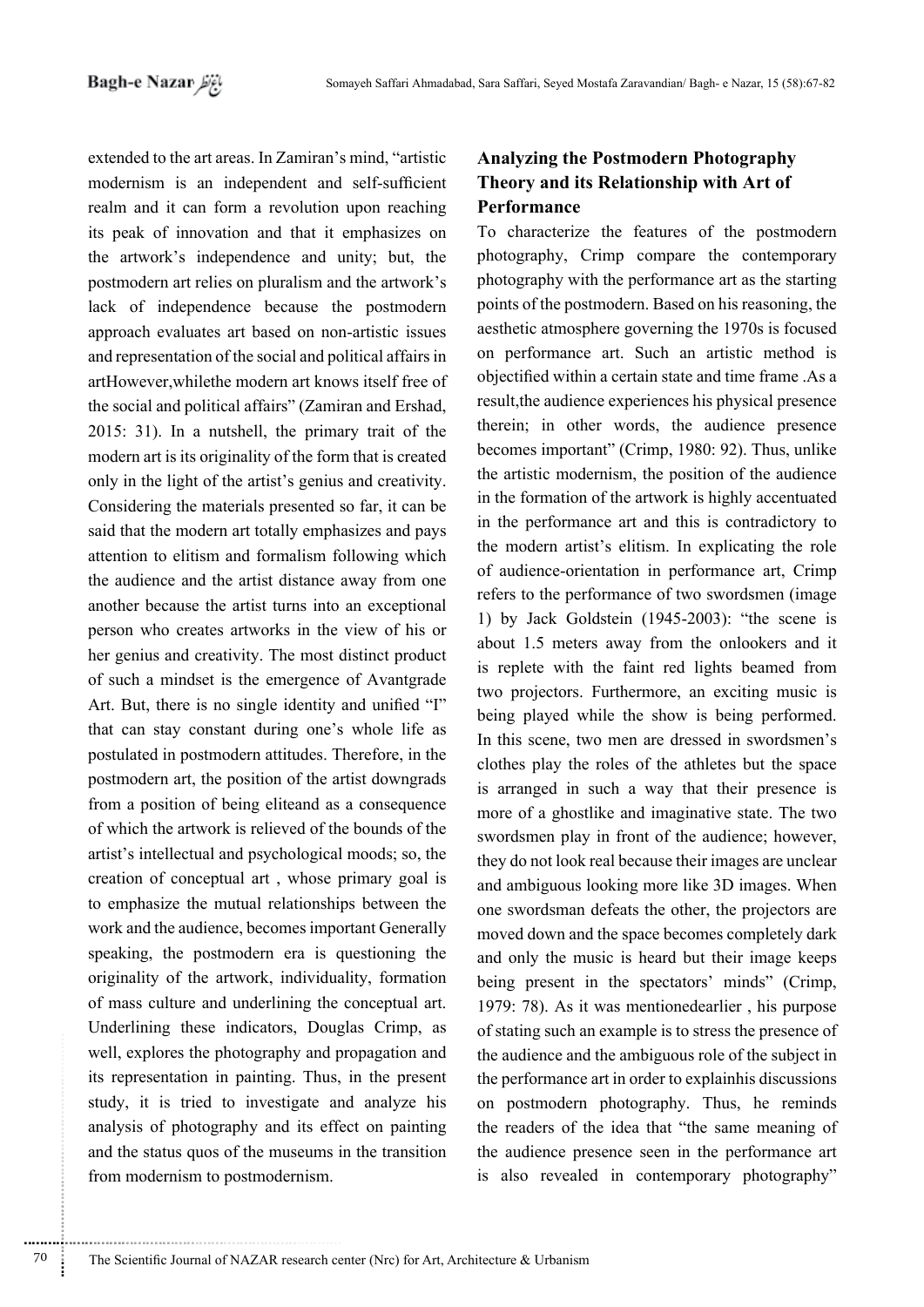$(Crimp, 1980: 94)$ . He argues that defining the audience presence in the contemporary photography can be feasible only in the absence of photography subject representation and the artist's internal intentions and individuality; these are the principles known as the essential prerequisite of the modern photography. In other words, in postmodern photography, unlike the modern era photography, the observed reality, is avoided and, instead, the potentials existent in this art are employed for the recreation of the work by the audience. In confirmation of Crimp's notions and in line with them, Stephen Ball, as well, believes that "in postmodern photography, the social identity of the photographer becomes the main subject of the photographs, even in the photos with the documentary themes" (Ball,  $2014$ :  $264$ ). Thus, it is not the photograph's subject that is important in the postmodern photography rather other factors such as culture and social issues are valued. In this regard, Crimp cites Cindy Sherman (1945) and believes that "the performance of this artist is nothing but a blur presence. Although the images created by the artist are very vivid and precise, they are ghostlike because the artist takes into consideration the all factors contributing to the mass reproduction in the area of photography as well as in all his or her performances and actualizes a particular type of presence via copying his images and this can only be realized in the absence of the photography subject. The presence only happens in the performance art and it can be named the postmodernist photographical activity" (Crimp, 1980: 92-93). Therefore, in the postmodernist photographical activity, in contrast to performance art, the audience presence in the social issues is highlighted and Crimp analyzes the matter in Cindy Sherman's works. In this regard, David Company states: "the postmodern art theoreticians' interaction with cultural and social issues as well as their use of various kinds of media and individualization of the common or folksy? images extant in territories where the values, beliefs and identities are formed, can be observed in Cindy Sherman's works" (Company, 2003: 35-36). During

late 1977, Sherman offers a collection of photos without titlesto present herself as a postmodernist artist. This collection of her work includes black and white photos in which the artist is depicted like the 1950s to 1960s women (images  $2&3$ ). In Crimp's mind, "Sherman's photos all illustrate images in which she has appeared wearing disguises and acts out a drama and the mentioning of the details is avoided. Such vagueness in narration resembles the ambiguity of the artist who is both the actor of the narration and the creator of the work. Thus, Sherman's presence in her works is accompanied by a cliché because she is perceived by means of a culture that she is located in its focal point and not via the artist's internal emotions and intentions that percolate from his individual existence. Thus, the artist's real life is not unraveled in these images. To put it differently, there is no such a person as Cindy Sherman in the images and the audience is only confronted with masks put on the artist's face; hence, the artist creating these works cannot claim authorship" (Crimp, 1980:  $99-100$ ). It has to be stated in explicating Crimp's idea that the artist becomes the photo's subject in Sherman's images but the subject is not anymore an image of Sherman rather she becomes the narrator of a special generation. In Rosaline Krauss's idea, "these women are personalities from variegated genres of the prior decades and the audience has been acquainted with them through watching such types of movies. Thus, these images are seen more as criticisms of female clichés in the media and this is a sort of artistic criticism" (Krauss,  $1933$ : 1-25). In describing one of Sherman's images, Crimp states that "in this photo (image 4), there is illustrated a young woman with short hair and wearing a hat and outfit belonging to the women from 1950s. The girl is surrounded by towers playing a substantial role in the image because they have her completely sieged and their shades emphasize on this same issue. On the other hand, a special kind of worriedness is seen in the woman's eyes that might be pertinent to an event outside the photo's framework. We do not know what has happened in the image but we surely know

...........................................................

.......... ....... ........ ........... ...... ....... ........ .......... ...........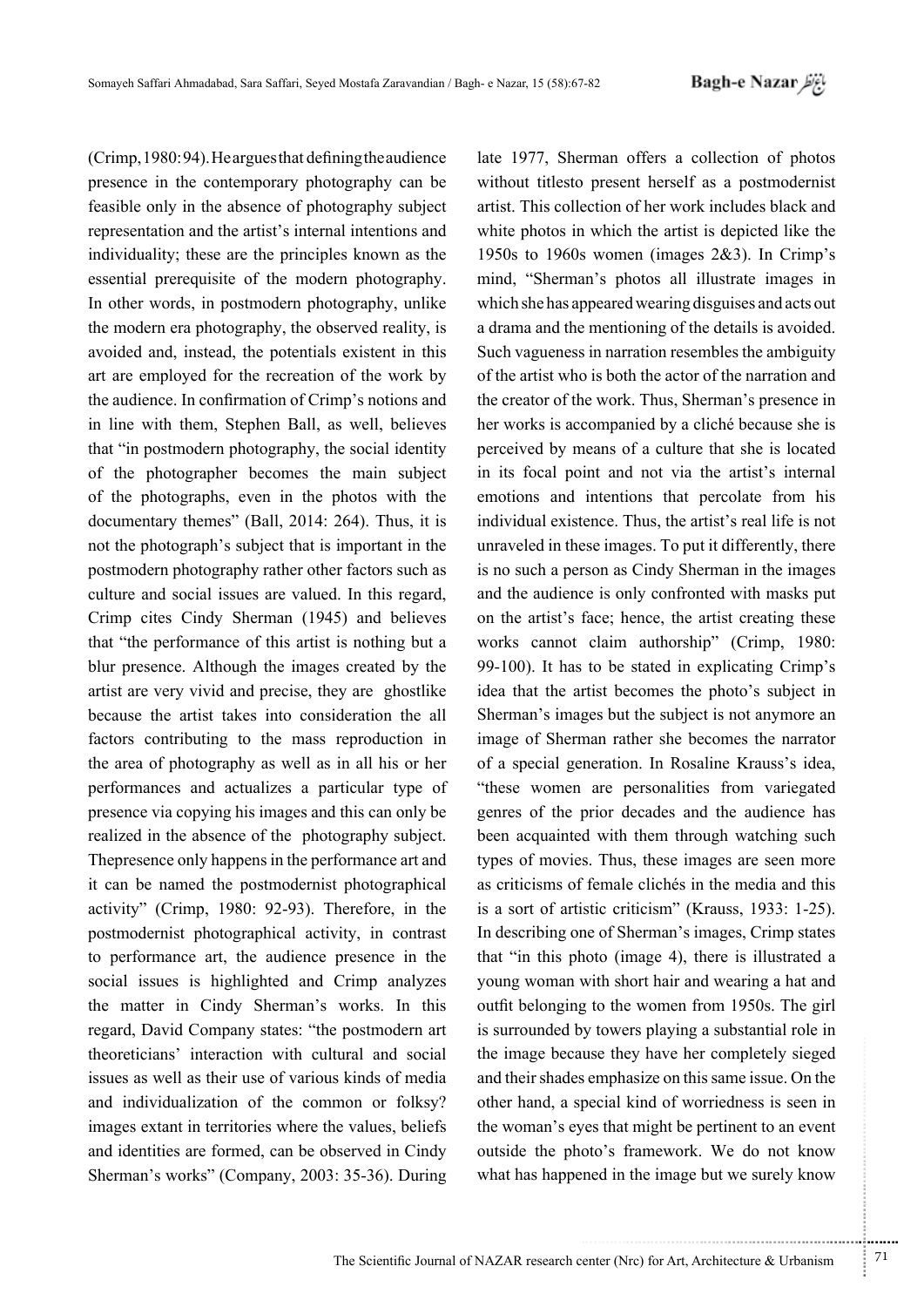that something impossible is about to come true" (Crimp, 1970: 80-83). Based what has been dicussed so far, three important properties form in Sherman's works: the first is that the trails of culture and society become accentuated and that the personalities, as subjects, do not refer to a specific person and they are only presented ambiguously and more as ghosts and, thirdly, that the artist endeavors to give the audience a more accentuated presence in making judgments. That is because the audience is free to retell from whatever the path  $s$ /he is approaching the photo a novel narration of the photos' personalities and it is via pointing to deliberate states like the subject's direction of the look and facial expression that the audience is encouraged to supplement the concept of the photo.

Crimp juxtaposes this ghostlike presence of the subject in postmodern photography in opposite to the concept of Aura that was proposed by Benjamin. Aura, as considered by Benjamin, is the thing that is omitted in propagation technique and reproduction art. In his mind, "in propagation technique, the reproduced subject is separated from the realm of tradition for two reasons: first of all because the numerous reproduction of a work results in the replacement of a plural collection by the unitary existence of the main work and, secondly, because the audience can reactivate the pluralized subject and gives it a new life at any occasion it faces the reproduced artwork" (Benjamin, 1969: 221). Thus, the sublimity concept of the original art, particularly in painting as a lean art of the modernism era, as considered by Benjamin, is downgraded by the mechanical technology. Parallel to this, Crimp, completing and continuing Benjamin's ideas, remarks that "in postmodern photography, the image displaying the social identity of the photographer and his or her expression of the image enjoys and Aura which is absent from the artistic images reproduced based on mechanical methods. Thus, the interpretation of the Aura in postmodern photography is completely in conflict with same interpretation in regard of the originality of the painting and its mass reproduction because, in painting, the aura concept depends on the painter artist's presence and footprint of his or her individuality conveying a sort of an emotional effect in the visual effect thereof. But, in postmodern photography, the aura concept is suspended over the degree to which the image is vivid and also to the extent to which the photographer pays attention to the culture and environment of the intended subject as well as to the cultural identity of the photographer in creating an artwork and to the importance of the audience's role, as well" (Crimp, 1980: 94-97). This way, the aura concept the way it is posited by Crimp in photography as compared to the other contemporary visual arts acquires the sacrosanctity intended by Benjamin; but, the other visual arts are stripped off of their consecration aura and sublimity concept by photography and the mass reproduction process. As it is reasoned by Crimp, Eugene Atget  $(1857-1927)$  is the initiator of the freeing of the visual arts from their aura by his use of photography technique and this event is realized as the most important objective and accomplishment of photography school in the postmodernism era because the aura concept of the visual works becomes wasted by photography and mass reproduction and the museums, as places where the genuine works garnished by cultural and traditional values, have been confronted with a ponderable crisis" (Ibid: 69). That is because photography and mechanical technology have provided for the instantaneous meeting of the artwork at any moment. On the contrary, in combating the mass reproduction process and dissolution of sacred aura in art, especially in painting, some painters and artists and art critics have begun expressing objections since 1970 on. For example, Barbara Rose (1938) states, in a text she had provided for the painting exhibition in 1980, that "painting is a sublime and superb art in opposition" to which are deployed photography and the entire forms of mechanical reproduction that are seeking to deprive the artwork from its sacred aura" (Rose, 1979: 27). From the perspectives of these critics and artists, every artistic media, including painting,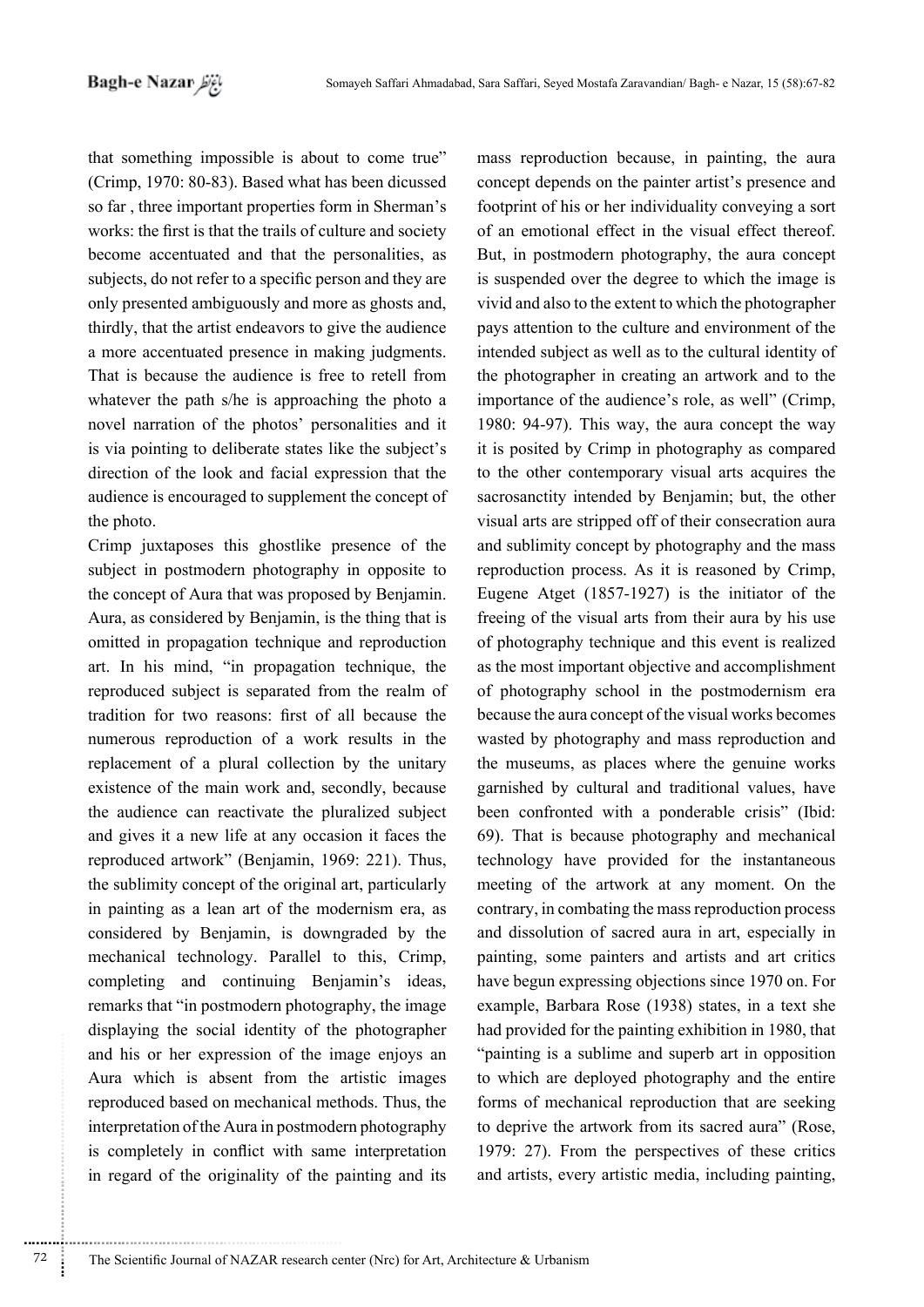should only benefit from its special attributes, not its representation, to display beauty. So, the color, form and visual values are emphasized in painting and such a mindset finally led to the abstractionism and elitism of the artists in the modernism era. In regard of these painters, Crimps declares that "the objective of the painters and critics from 1970s to 1980s was emphasizing the artist's trace and re-blossoming of the lost originality of the painting and the other visual arts. But, beyond all these concerns, a threat, more important than the photographical activities and mass reproduction, jeopardized painting in the contemporary era and it is the fact that in the course of painting's loss of its sacred aura, by photography, the latter, per se, succeeded in snatching the sublimity concept of the former and this made a real and difficult competition emerge between the two" (Crimp, 1980: 26). Thus, the competition between painting and photography is not for representation of the subject in the contemporary era rather it is on the place where the original artwork is kept, to wit the museum. That is because, as reasoned by Crimp, "the museums are looking for unprecedented works enjoying a sacred aura" (Crimp, 1970: 80) and such a consecration can be only be actualized in the course of a method of photography in which the cultural identity of the photographer is replaced by the subject. In short, in the postmodernist photography theory, Crimp, inclining towards Benjamin's notions, considers a foundation for the interpretation of photography medium in which the entire attention is centralized on the cultural bedding and social application of the photographs unlike the aesthetic attitudes paying more attention to the lean form of modernism. Thus, in line with this, it can be asserted that the most important feature of the postmodern photography, as viewed by Crimp, is paying attention to audience-orientation, cultural context and social expressionism all of which are created in a specific approach adopted by the photographer; but, such a method of expression can be rendered feasible when defamiliarization permutation is carried out in the subject and nothing other than environment becomes involved in defining a subject (Fig. 1, 2, 3 & 4).

#### **Analyzing the End of Painting Theory**

Crimp presents the end of painting theory as influenced by an article entitled " an artwork on mechanical reproduction era" by Walter Benjamin (Crimp,  $1980$ :  $91-101$ ). Thus, it is necessary to present an introduction to Benjamin's opinions in the present study. In Benjamin's idea, "the contemporary art is no longer in possession of a sublime and far-fetched position like before because the machinal technology has opened new ways of thinking about history and philosophy of art to us" (Benjamin, 2005: 1). The primary goal of Benjamin is understand the nature of artistic experience in the era of technology. Therefore, he contemplates about a stream of aestheticism that sets the grounding for a historical and social experience of the art. In his mind. "in various eras, the artistic experiences are formed subjected to the structures residing in the social context of the same era" (Benjamin, 1989: 122). Due to the same reason, the reproducible art grows in the machinal technology era and provides the masses with the ability to experience art and the entire individuals are drowned in the observation of an artwork. As opined by Benjamin, the humans' sensory perceptions are associated with their human nature and social conditions. In his opinion, "the methods



Fig. 1. Jack Goldstone, Tow Fencers (1977). Source: www.artnet.com.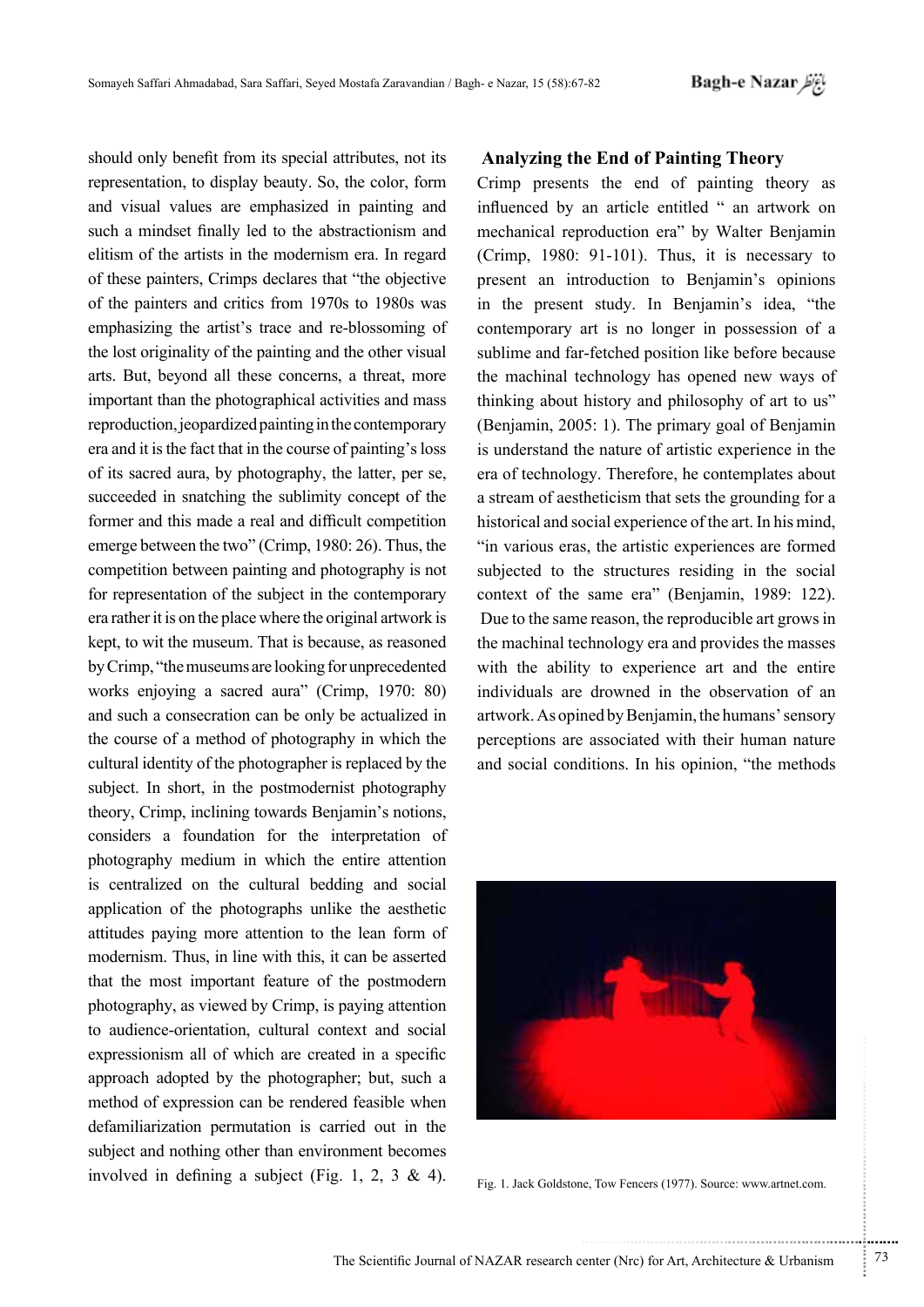

Fig. 2. Cindy Sherman, Untitled Film Still (1978-1980). Source: www.artnet.com.



Fig. 3. Cindy Sherman, Untitled Film Still (1978-1980). Source: www.artnet.com



Fig. 4. Cindy Sherman, Untitled Film Still (1978-1980). Source: www.artnet.com.

of humans' sensory perceptions in confrontation with the existence of the human communities have been transformed during the long history of art, so, in the present era, the propagation technique has caused changes in the experiences of artwork and, subsequently, the nature of art. But, such a change originates, not from the contents of the works, but from the quality of perception and interaction with the artworks' audience" (Benjamin, 1968: 325). Pondering over Benjamin's utterance, it can be stated that the artist is not any longer considered as an independent and creative personality but as an individual who gets involved in the production of artwork by taking his social and historical situation into consideration. In Wolf's mind, "under such circumstances, the artist becomes like a producer who has been overcome by the social and cultural conditions existent in his or her era since his iob has become making use of technical instruments and formulating them in an artwork and the external facilities shape the way his or her artwork would look like" (Wolf, 1989: 80). Thus, it is through this formation of the propagation technique in the area of art, especially in painting, that the multimedia arts reserve themselves a superior position. In addition, in the area of postmodern photography, as well, the photographs and the reproductions that are exhibited via taking the general public's visual culture into account, quite contrary to representational photography, there is displayed a sort of reality that has been turned into a pluralist element in its pass through the pure formalism of the modernism in the face of which the audience suffices only to the instant the artwork is brought to its view and steps into the arena of judgment.

From Zamiran's viewpoint, "Crimp, following the lead of Benjamin, believes that the death of painting occurs with the invention of photography that is because the latter provides for the possibility of reproducing the artwork mechanically and such a propagation causes the former to be stripped of its uniqueness and originality as two primary goals of modernism art" (Zamiran, 2015: 376). In other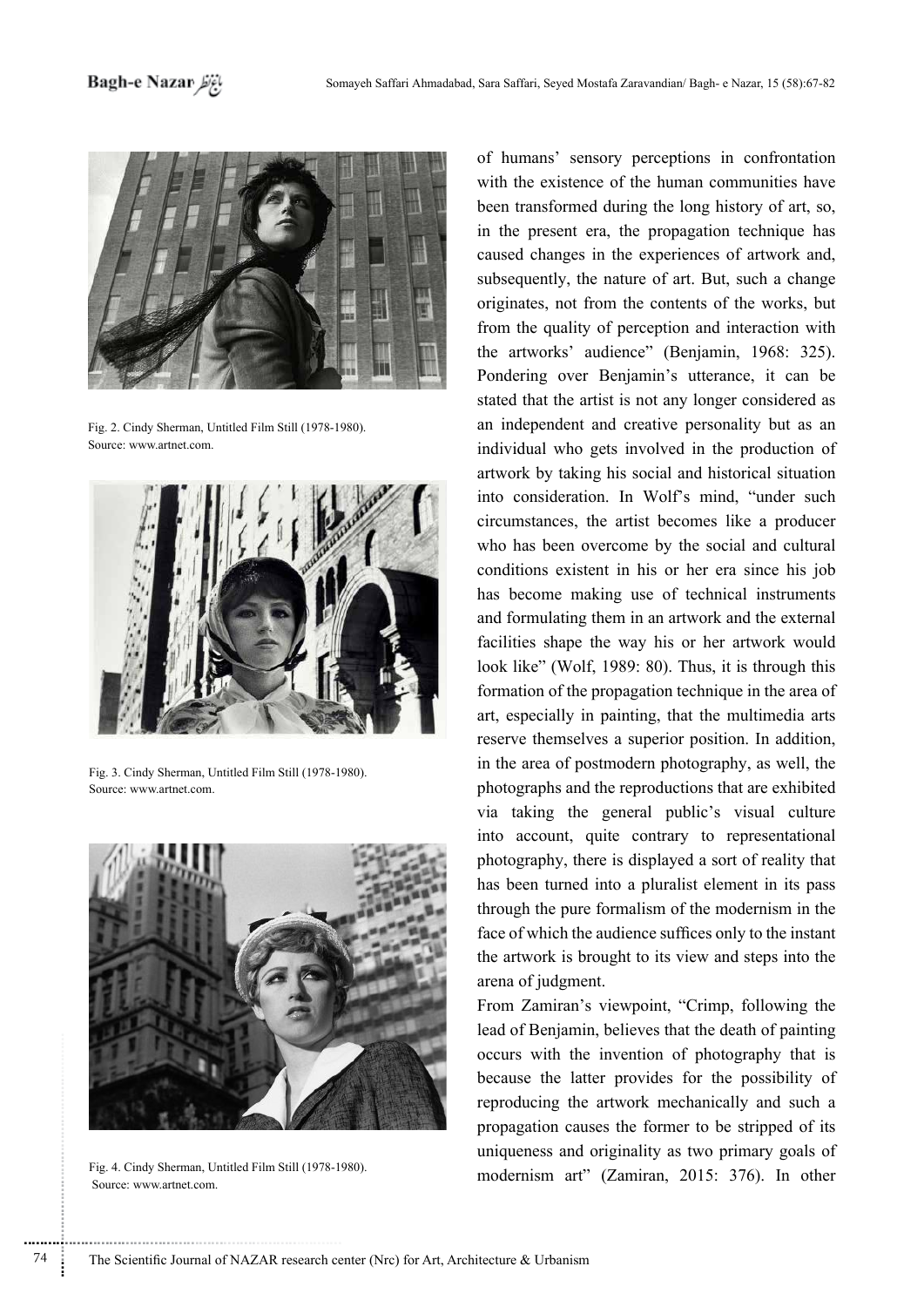words, photography and mass reproduction downturned the method with which the other visual arts, including painting, were judged in that the pullet pure its operator of abstractionism of its pure form so as to dodge the apathy and this was the reality with the inclination towards which the modern art was seeking to suppress and evade such outcomes as its seclusion brought about by painting. However, this approach made the painting to be again converted to a pioneering art in modernism era. But, during  $1970s$  to 1980s, painting was again threatened by the photography's steps towards conceptual art, this time more seriously. That is because the painters had no way out but to be inclined towards the other artistic media and this was against the lean formalist approaches of the modernism era. In this respect, Crimp, as an art critic, announced the present era as the termination period of painting for such a reason that the postmodernist photographers, quite opposite to the representational photographers of the modern era, avoided making records of the reality of the subjects and, in return, utilized the photography's potentials to induce the audience make and remake an artwork. Thus, Crimp's logic, in this regard, is against what the headstrong defenders of painting. including Barbara Rose, claimed. In Barbara Rose's mind, "painting is a sublime and excellent artistic phenomenon that is recognized as a major element in the entire artistic areas and, considering the concept of freedom, it is inherently liberal and a meaningful human activity and the only hope of the artists for preserving such a sublime art. That is because this art is genuine, individual and the product of the inventive human mind's creativeness" (Rose, 1979: n.p). In his statements, Barbara Rose especially emphasizes on the artists' elitism and, as it was mentioned in the above lines, elitism is the primary characteristic of the modernism era. But, Crimp's objective is proving the disintegration of artist-orientation that has occurred in contemporary art by photography and it has, in the end, led to the metamorphosis of the audience-orientation in the postmodern era. Of course, there were other individuals like Paul

Dlaroche (1797-1856), as well, who, before Crimp, had declared the news of the termination of painting by photography. "About one and a half centuries ago, Paul Dlaroche announced the death of painting considering the apparent ease of heliographing unstable images in the camera obscura that were seminally inscribed on metal plates by Nicephore Niepce  $(1765-1833)$  followed by its upgrading by Louis Jacques Mande Daguerre (1787-1851)" (Ball,  $2014$ : 34). It has to be mentioned in explaining the issue that photography, invented in 1839, was little by little turning into an enemy of painting because it deprived the artworks, including painting, from their uniqueness trait through its adoption of a representational approach and propagation of copies. But, on the other hand, from Crimp's viewpoint, "besides photography and mass reproduction, the minimalist and pop arts, as well, were two parallel streams that were acting against the uniqueness and originality of the artworks and the traditional values of modernism and played important roles in the formation of postmodern art" (Crimp,  $1980: 25-26$ ). In Linten's idea, "the term pop art incorporates a wide domain of the various artistic activities the common feature of which is their reliance on the mass media images" (Linten, 2005: 339). Thus, the entire visual signs utilized in that area are known examples in the context of the general public's life that is created through taking advantage of mechanical methods, propagation technique and mass reproduction. Besides, these artistsm from the minimalism art field, as well, translocated the art's focal point from painting to sculpturing and real spaces with their industrial productions. It has to be pointed out in explaining the issue that such an artistic method was emerged from inside the abstractionism painting that had, in that time, its own great many of opponents like the proponents of purism of painting because they used to reject centeredness. The artists from minimalism art area minimalist art for its emphasis on its audienceused industrial productions in their creation of artwork and this was against the emphasis on the

...........................................................

.......... ....... ........ ........... ...... ....... ........ .......... ...........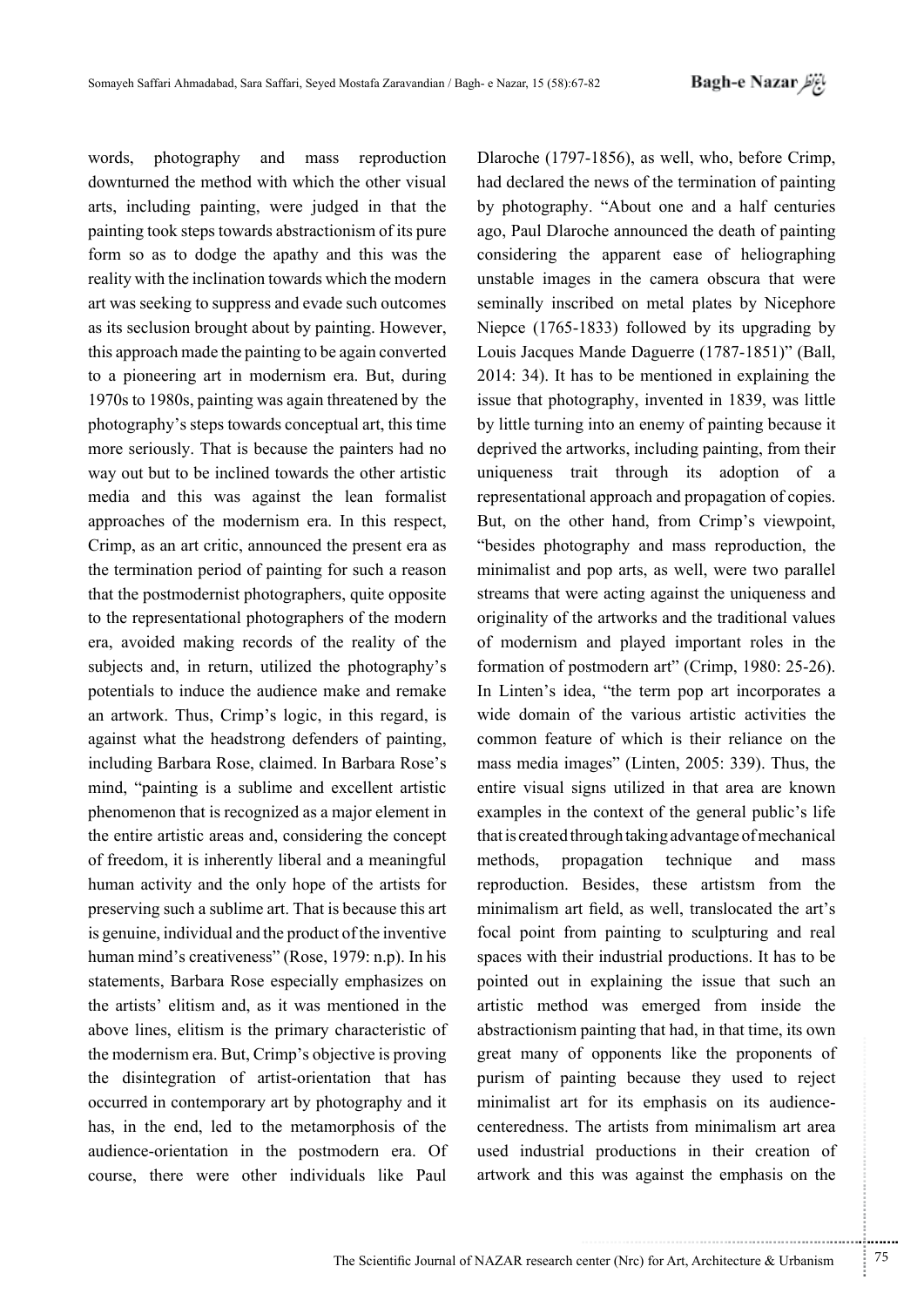artist's elitism as considered in the modern era. As opined by Daniel Marazona, "the minimalist artists were the first generation of the ones who had art academy education and as those who had studied art philosophy and history along with their practical instructions thus they eliminated whatever caused distance between the audience and the artwork and concentrated on such variables as light, motion, objects, humans and spaces via arranging simple and similar forms at the side of one another" (Marazona,  $2006$ : 10). In fact, such a special attitude towards art questions and criticizes the traditional approach towards sculpturing and painting as predefined and delimited concepts". In this regard, Crimp believes that, in minimalism art, the relationship between human, space and volume becomes important and it is through combining the various techniques that the boundary between painting and sculpturing is endeavored to be removed and the way be paved for the creation of multimedia art. The artists of this area, especially the sculptors, create their works industrially in lieu of insisting on manual production of statues and, in doing so, they try to strip the art of its originality" (Crimp, 1980:  $26$ ). In summary, these artists' objective is transferring the visual emphasis from painting towards a special method of sculpturing by the use of factory-based and industrial methods and their most important attribute is that they try to remove manual involvement and individuality of the artists as well as their personal representativeness" (Doss, 2002: 167). Therefore, the minimalism art succeeded in creating an artificial art during the 1960s in which there was made emphasis on the denial of the influential emotional instants exerted through artist's hands and internalities so as to pale the artist's presence as the only creator of the work. For such reasons as stated above, in Crimp's mind, "the first half of  $1960$  is the time when the symptoms" of the painting death became clearly diagnosable because this historical epoch is coincident with the formation of minimalist art methods" (Crimp, 1981: 75). Dan Flavin is amongst the artists dearly considered by Crimp as representing such an artistic style. The important property of Flavin's works and the other artists similar to him is their fight against abstract expressionism as a manifestation of modernism art. Dan Flavin as one of the most influential minimalist artists used fluorescent lamps to create his artworks (image 5). He, along with the other artists of this field, used simple materials, produced industrially, in different arrangements so as to attract the audience's attention to the process of industrial productions in art. As reasoned by Crimp, "the method these artists used to actualize their artworks is in complete conflict with the method applied by such expressionist painters as Daniel Buren who did their best to revitalize the spiritless body of modernist painting through reiterating the forms in the painting (image  $6$ )" (ibid: 75). Thus, it can be concluded that the painter artists were no longer representing objectivity with the invention of photography; they made efforts in keeping pace with photography to add to the painting the lean formalism of the artist's mentality and this was the art that gradually went towards abstraction and purism of form; but, it was since 1970s and exactly coincident with the photographers' emphasis both on conceptualizing the creation of artwork and on the audience mentality that the lofty position of painting was again put at stake because the creativity of this art area was proposed in a more modern manner than the creativity-orientation of the elite artist in the position of the in the postmodern orientation-occurred in the postmodern modern era. To put it differently, the audienceera's photography and a novel space was opened to the public's judgement. Thus, it can be asserted from Crimp's perspective that three streams, i.e. photography and mass reproduction, minimalist art and pop art, could, in parallel, put an end to the painting's dominance over the history of art in the present era (Fig.  $5 \& 6$ ).

## Analyzing the Function of the Museums in **the Course of Painting Termination**

in expressing the features of the postmodern era, we pointed out that pluralism is an inevitable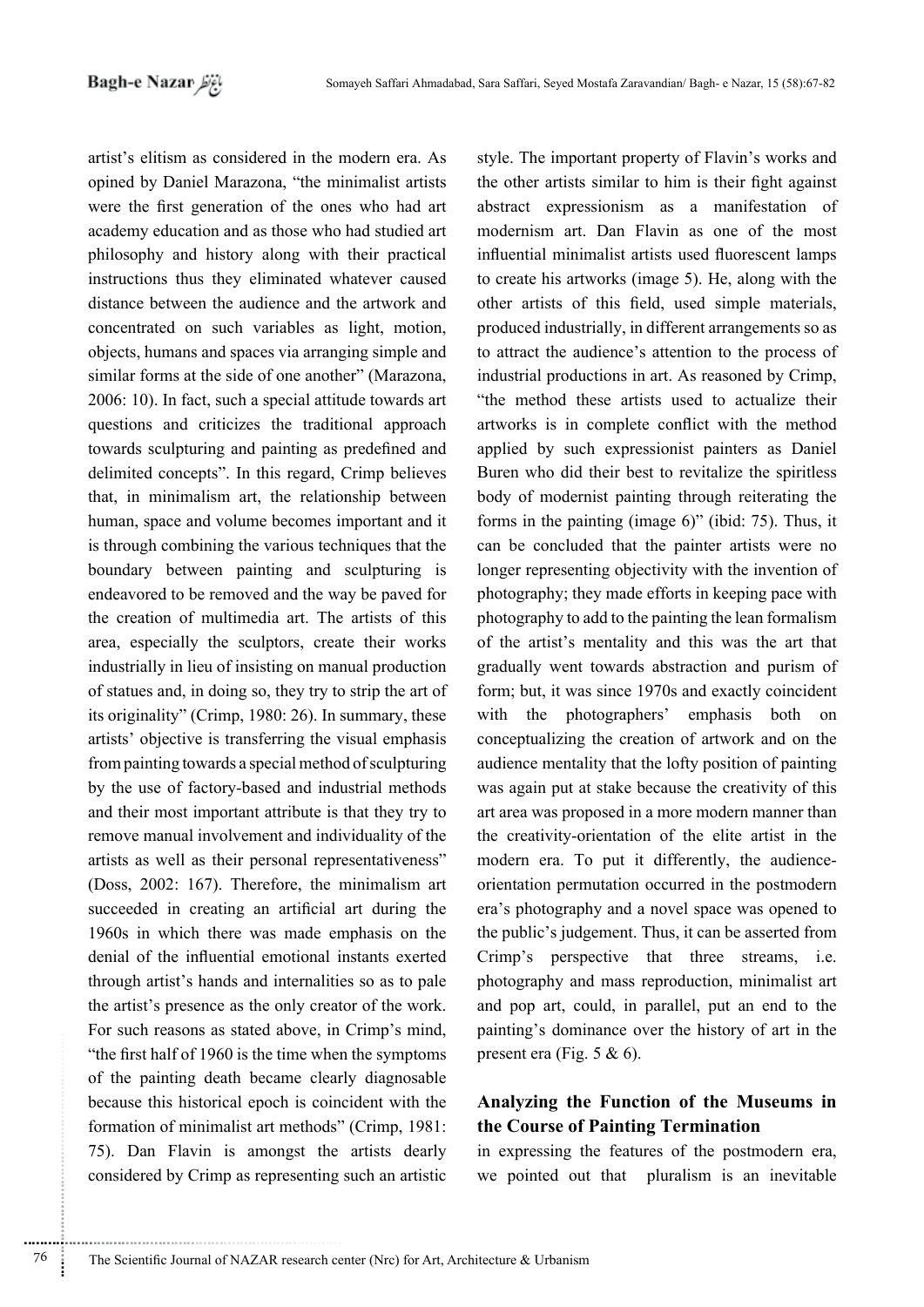

Fig. 5. Dan Flavin, Untitled, (1977). Source: www.artnet.com.



Fig. 6. Daniel Buren Green, (2013). Source: www.artnet.com.

reality of the era; in line with this, Unitarianism existent in the intellectual and cultural constituents of modernism has been turned to propagational elements in the transition from postmodern attitudes

and representational format; so, it can be stated in discussion on art, as well, that the pluralism stream and amalgamation of painting with the other media have tangibly influenced the function of museums as closed systems left from modernism era and as custody of the artworks. In other words, the artworks got rid of the museums in the propagation process upon being mixed with the other media and, this way, they could be directly and with no intermediation accessed by the general public. In this regard, in an article called "on the museums' ruins", Crimp begins his discussions by emphasizing on Leo Steinberg's notions from his book "other criteria of criticism". Steiberg knows the starting point of art postmodernism lying in the works by Robert Rauschenberg (1925-2008) and has the following statement in this regard: "the term 'art postmodernism' can be investigated in respect to Rauschenberg's works and the special alteration of his images. The specific trait of the works by this artist is a sort of flatbed plotting. In this method, there is always displaced a fresh form of image and that for such a reason as the fact that the artistic images are placed in a vast and inhomogeneous arrangement at the side of the other cultural artefacts of the society and this is the greatest change that has come about in the contemporary art because the art subject shifts from nature to culture and such a change is clearly visible in the works by Rauschenberg as the art postmodernism era initiator" (Steinberg, 1972: 55-60). Based on Steinberg's opinion and following his lead, Crimp, emphasizing on Mitchel Faucoult's archaeology method, deals with the investigation of the art style employed by Rauschenberg as the initiator of postmodernism era in the area of visual arts so as to figure out the roots of pop art that has contributed along with the postmodernism photography to the museums' crisis. Thus, before dealing with Crimp's ideas, there is a need for a first and brief contemplation over Michel Foucault's archaeology discussions.

In his archaeological discussions, Michel Foucault is looking for elucidation of the limits and boundaries of the various topics. In his idea, "archaeology tries

.......... ....... ........ ........... ...... ....... ........ .......... ...........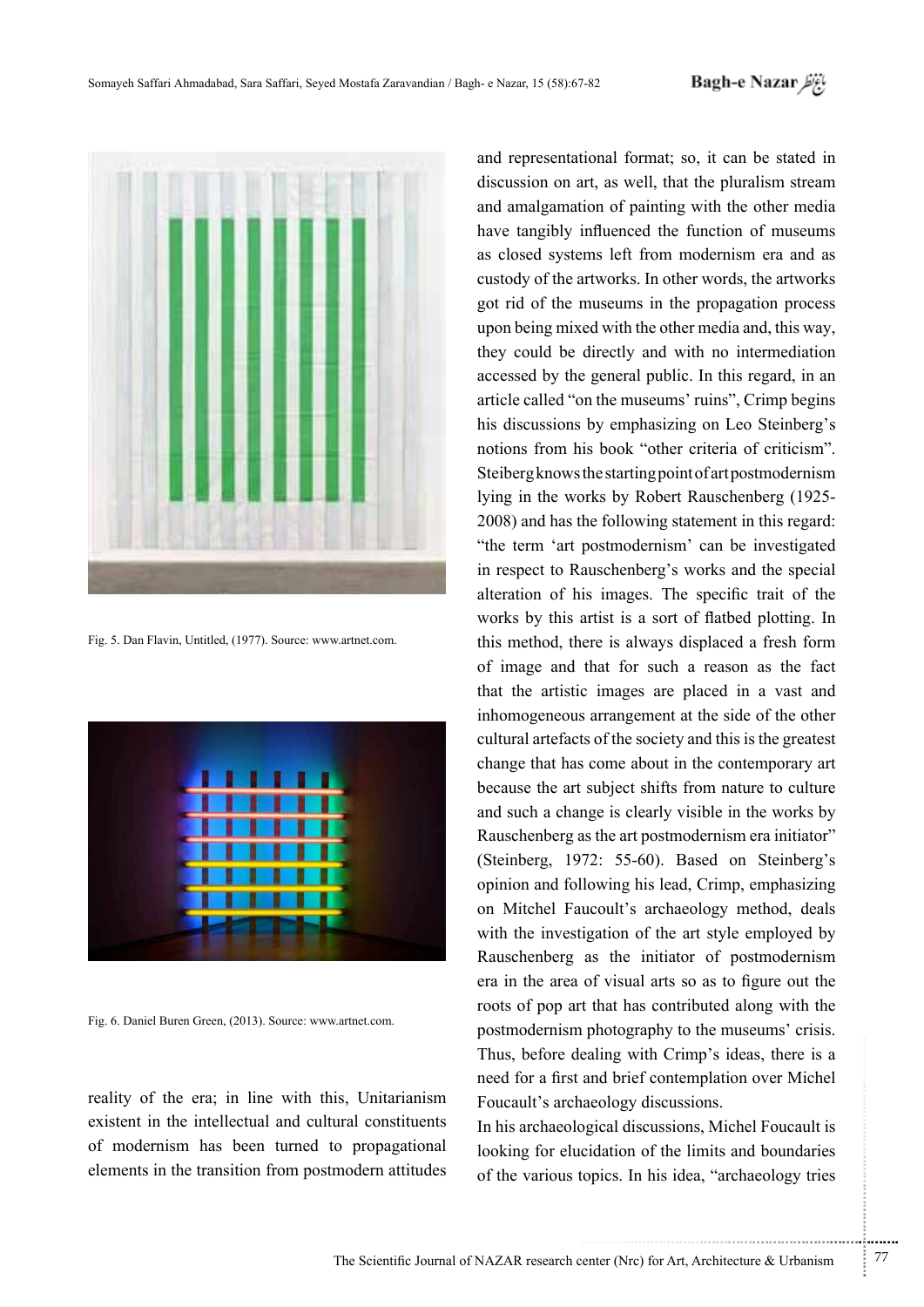to indicate how and from where recognition and theorization have emerged? In this respect, instead of history, in its traditional sense, archaeology speaks of the study of ancient cultures" (Foucault, cited in Bronz,  $2002$ : 15). In explaining the resembling archaeology to historical studies, Zamiran writes the following sentences: "Foucault's archaeology acts similar to the study of ancient cultures because it starts from the upper layers and explores down to the bottom layers of the field of interest. Foucault's objective in such an attitude is postulation of the hypothesis proposing the differences in the intellectual structures of every epoch of history" (Zamiran, 1980: 91). In brief, this method examines the knowledge tenets of every period so as to justify that every historical epoch possesses its unique intellectual structure. Based thereon, Crimp, relying on this method, tries to elaborate Leo Steinberg's notions regarding the artistic activities of Rauschenberg as the initiator of art postmodernism. In Crimp's mind, "the term 'post modernism' as put forth by Steinberg, points to the deprivation that has been named epistemology and plausibility of modernism archive; moreover, postmodernism as opined by Steinberg specially underlines the different types of image levels that have been created by offsetting method causing the archive of our mind encompass a wider area of data that is classifiable and organizable. Therefore, the offsets of Rauschenberg embrace a sort of transformation that cannot at all be a continuation of modernism tradition" (Crimp, 1980: 44). Put it another way, Crimp's reference to the term "transformation by offsetting" is the same as the engagement of the audience's mentality in this approach which is totally contradicting the Unitarianism of the artist's mentality in the modernism era.

Rauschenberg is amongst the individuals who paved the way for the emergence of pop art and the phenomenon of painting death. In his works, there is always a collection of various images along with a combination of oil and ink painting put at the side of one another and each associated with a separate signified image (image 7). This artist has the following utterance regarding his idea of his creations: "painting is vastly linked to the other areas of art and life and none of these are predetermined" (Rauschenberg,  $2005$ ). And, he also states in another place that "there is no reason to consider the breadth" of the universe as a regular and gigantic tableau" (Rauschenberg, 1959:  $321$ ). It has to be mentioned in describing the works of this artist that, in his method of creation, the ideas have been directed for the first time from unified and coherent formalism of modernism to external realities happening within the context of the society and the layers of the individuals' lives; in other words, Rauschenberg succeeded in distracting the attentions from mere formalism and artist-orientation governing the modernism era and directing them towards community, policy and economy and such an attitude was later on turned to the primary mission in pop art. In other words, he made use of these two techniques, i.e. painting and photography, to create a revolution in the traditional approaches in painting. In the critics' ideas, "his approach was a turning point at which the physical presence and internal feelings of the artist began influencing the artistic work to a lesser degree and it was envisaged as a separation from Barabara Rose's opinions" (Pisssarro, 2001: 15). Such an interpretation of Rauschenberg's method of action is realized as separation and interception from modernism traditions in that Crimp interprets Rauschenberg's postmodern evolution and revolution in comparison to the art modernism commencement as stated in the following words: "the initiation of art modernism is predominantly recognized with the works of Edouard Manet  $(1932-1883)$  in 1860. The artist's works, though are inspired from the past traditions, have no sign of the ideal imitation from the prior art masters; in other words, in his works, Manet wants to question the representational method of his previous masters. In this respect, it can be stated that Manet's paintings have the same pictorial capacity as the works at the onset of the modern art. On the other hand, Rauschenberg's collection of works enjoys the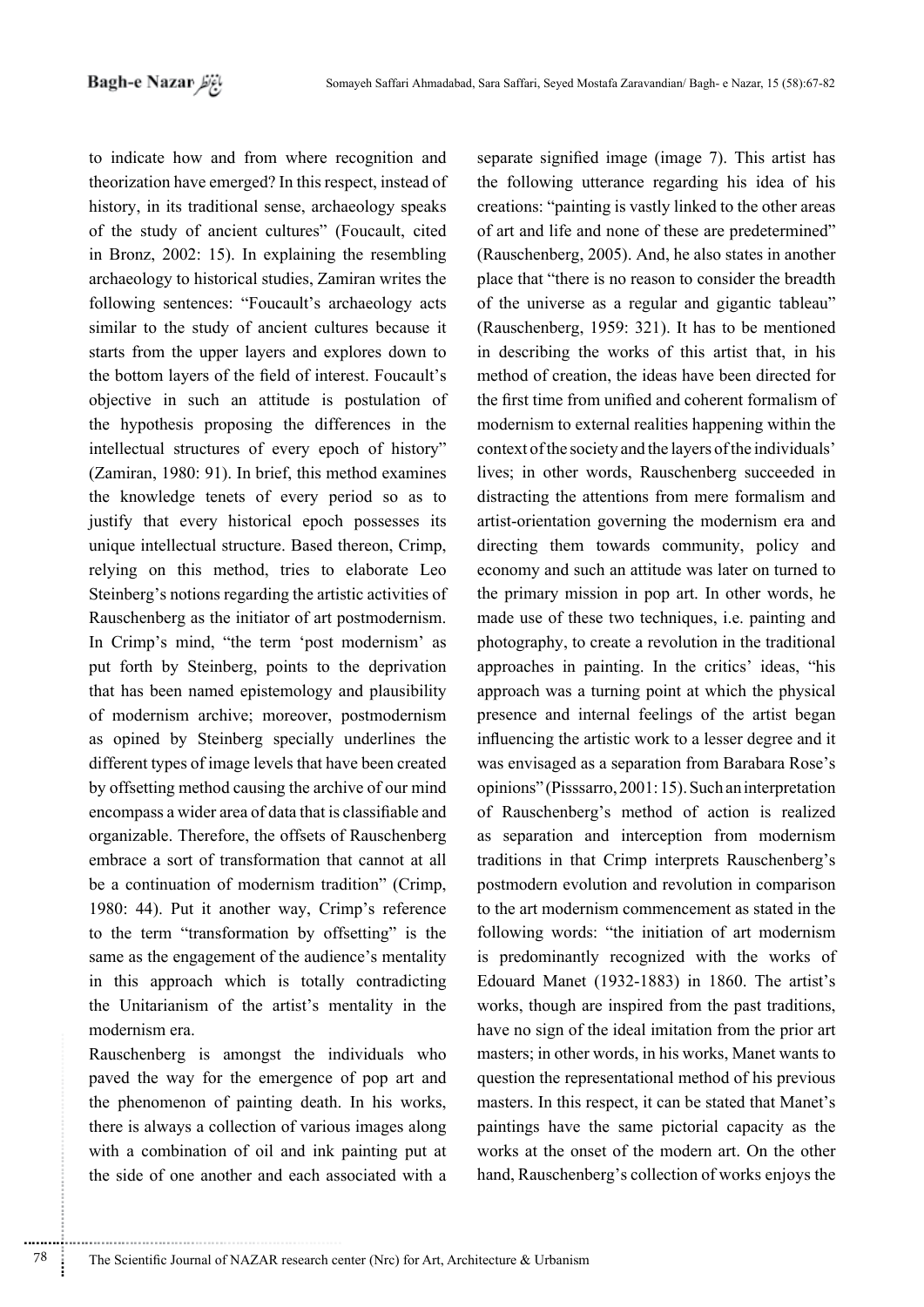same situation at the beginning of art postmodernism Rauschenberg's pictorial hecause rationale perfectly matches the postmodernism perspective" (Crimp, 1980: 45). Unlike the modernist painters, Rauschenberg combines photography and painting to select topics from history and social culture and makes use of silk screen printing to propagate them and a propagation is the very major mission of the postmodernism mindset. Thus, the works of this artist are the golden marks signifying the beginning of a period in which the museums were gradually confronted with the crisis of losing their artworks' aura of originality. In Crimp's mind, "as in Foucault's ideas, new institutions like asylum, hospital and jail are founded based on the formation of special reasoning like insanity, disease and crime, in discussions on art, as well, museums have been founded as institutes featuring the originality of the artworks as the unique characteristic of the modernism era" (Ibid: 44). Therefore, the museums of the modernism era enjoyed a sacred aura to preserve the unique artworks. But, in the present era, this institute, a relic of the modernism, is now experiencing a critical situation with the dissolution of the artworks' sacred aura. Crimp knows the function of museums as equal to the archaeology and states that "archaeology is concerned with two aspects: originality and the passage of time; these two principles are also seen in the museums law because the museums are the places where original works having passed through a course of history are being kept but, in the postmodernism art, the originality, authenticity and credibility, as integral parts of the museums, have been lost through the propagation technology that includes narrations, selections, collections and repetitions of the previously extant images (ibid: 50). Due to the same reason, the museums of the present era have been inflicted with contradiction because the mechanical methods based on mass reproduction in various art areas along with pop art and minimalism art have targeted the originality of the artworks, particularly that of the painting. Thus, nowadays,

the artworks lack the three conditions of interest so as to become capable of enjoying the sacred aura, namely the uniqueness, distantness and eternity, and these happenings have made the museums face serious risks by turning them to the graveyard of the artworks. Before Crimp, Theodor Ludwig Wiesengrund Adorno (1903-1969) had also given the same warning. In his idea, "museums are the tombs of the artworks in that the works existent therein are not connected to life by any means and the only thing that matters is the historical aspect of these remnants; in other words, there is no relationship between them and the contemporary era's cultural needs. Thus, the present era museums, as institutes, are, per se, inflicted with cultural conflicts" (W. Adorno, 1983: 173). Besides the cultural conflict opined by Adorno, Crimp speaks of a more serious problem threatening the museums and that is "the audience's visiting of the artwork in a place other than museums because the audience can easily at any time and in whatever the place experience the artwork via the propagation technique" (Crimp, 1980: 42). In a nutshell, Douglas Crimp knows such an institute as museum as an identifier of the modernism tradition in which an authority based on self-absorption and artist-orientation rules and it is threatened to seclusion by the process of propagation, photography, pop art and minimalism art in the postmodernist audience-orientation mindset. Analyzing Rauchenberg's works, he proposes the formation of a sort of disintegration in the aesthetic area and representation field of art. In Crimp's opinion, uniform paintings based on formalism repetitions of the modernism era will present the momentaesthetic rupture and discontinuity from epistemological and plausible approach of the modern era's artist come about via Rauschenberg's method of offsetting followed by the creation of pop art, the postmodern photographers' adoption of a specific style and its emphasis on the society's culture along with the minimalism art. He asserts that such an institute as the modern museum which is a reference point

79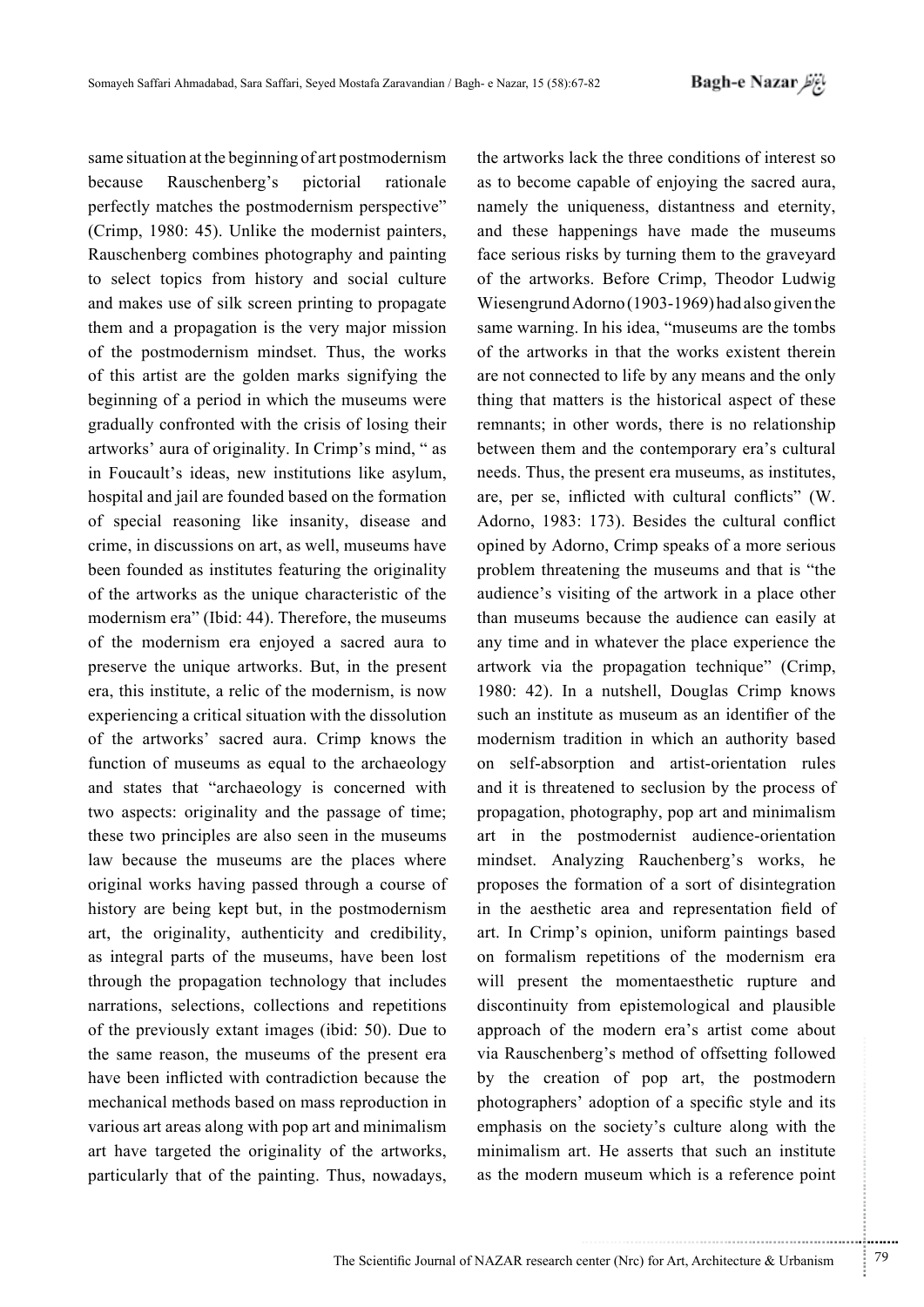based on self-absorptive representation will be threatened to seclusion by the incongruence of its birthplace and its objective for such a reason that in pursue of paying attention to the role of audience in judging an artwork and making use of diverse media in the creation of art along with the process of propagation, the uniqueness aura of the artwork, particularly in painting as the pioneering modernism era art, will be destroyed following which the artworks extant in the museums will be threatened to seclusion for they no longer possess originality and uniqueness they had in the past  $(Fig. 7)$ .



Fig. 7. Robert Rauschenberg, 1963. Source: www.artnet.com.

### **Conclusion**

with the present study was conducted in order to analyzDouglas Crimp's ideas with anemphasis on the artistic evolutions affectting the postmodernism stream formation in visual arts that, as it was pointed out, will finally lead to the end of painting's dominance and seclusion of the museums as the only place fo artworks preservation. In line with this, Crimp introduces postmodernism event in the art as a rupture in the aesthetic area of the modernism erain the formation of which numerous factors play a role, such as the audience-oriented attitudes in the postmodern photographical activities, the use of offsetting technique and propagation process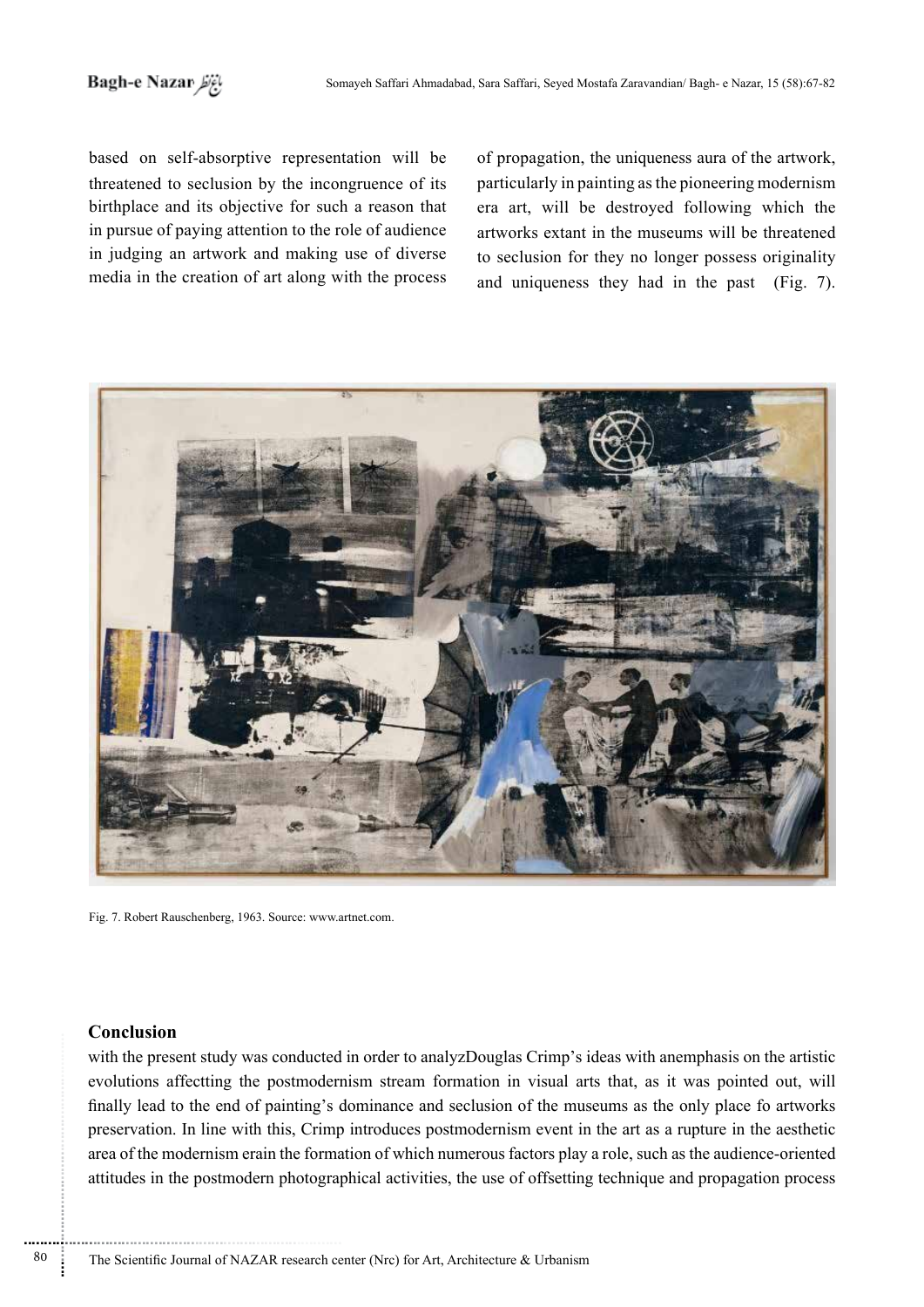بَاغِرَاهَ Bagh-e Nazar

along with the combining of the diverse media, opposite to the pure formalism attitudes and artist-orientation of the modernism era, as well as the emergence of pop and minimalism arts. In Crimp's idea, the main attribute of the postmodern activity is the ambiguity in the narration imaged by a subject in order to make the audience's presence important in supplementing the concept of the images; in other words, the pictured personalities, as the subjects of artworks, are no longer referring to any specific individual. They only serve a ghostlike and cliché presence because the photographer wants to intentionally accentuate the audience's role in the interpretation of the images but such a presence of the audience, unlike the modernism mindset approach, is easible only via the absence of the artist's internal feelings and intentions in the subject of photography. Thus, the bilateral relationship between the audience and the artwork is stressed in the postmodern photography and consequently, the factors as culture, community and the audience's environment gain importance. Furthermore, in Crimp's opinion, as the result of the invention of photography, the painting has relieved itself from the representation of its objectivity because of the fear of seclusion and dissolution and turned towards adopting the mentality and formalism of the artist in the position of the sole elite creating an artwork. But, in 1970s and in coincidence with the photographers' effort in upgrading their mentality level in order to engage the audience in judging the artwork, the art was for a second time turned to a threat for painting; but, this time the painters turned to other creating media of an artwork in order to not be defeated in the competition with the photographers and photography and this marked the formation of minimalist and pop art. In other words, they practically ended the dominance of pure formalism of painting by combining different mediaSo, the postmodernism approach towards art led to the seclusion of painting and altered the manners of judging the painting as well as the formalism characteristics and the artist-orientation governing it. As reasoned by Crimp, the common features of the streams affecting the formation of postmodern art are as follows: paying attention to the culture and the general living of the public, applying industrial methods along with the propagation and mass reproduction, attending to the mutual relationships between the artwork and the audience as well as combining the various techniques. These features, in a vast and inhomogeneous arrangement next to each other, try to remove the definite borders between painting and the other visual arts in order to create a multimedia art. In other words, the postmodernism era artists' objective is to direct the emphasis and attention towards audience-orientation and the external realities of the society's layers. Thus, from Crimp's viewpoint, postmodernist era is the period of painting death was followed by the onset of the period of the museums' downturn and seclusion, because the musuems are always looking for original and unique works. But, nowadays, with the emphasis on the removal of artist's presence and relying on the propagation and mass reproduction, the originality and uniqueness of the artworks are destroyed following which the museums as places where unprecedented works are kept are turned to grave and sin which the artworks are counting days in absolute seclusion.

#### **Reference list**

• Adorno, T. (1967). Valery proust museum, prisms. Translated by Weber, S. & S. London: Neville spearman. Ball, S. (2014). Photography aesthetics. 1st ed., Translated by Sharifzadeh, M. R. Tehran: Scientific Publication Center.

• Benjamin, W. (1968). Illumination. Translated by Zohn, H. New York: Schocken Books.

 $\bullet$  Benjamin, W. (1969). The work of Art in the Age mechanical Preproduction, in Illumina tions. Translated by Zohn, H. NewYork: Schocken Books.

- Benjamin, A. (1989). The problem of modernity. New York: Routledge.
- Benjamin, W. (1988). A sign of freedom, 1st ed. Translated by Ahmadi, B. Tehran: Cheshmeh.
- Beniamin, A. (2005). *Walter BenJamin and Art.Continuum*. London.New York: Bloomsbury Academic.
- Benjamin, W. (1697). Valeru proust museum, prisms, trans Samual and Shierry Weber. London: Neville spearman.
- Bronz, E. (2002). Michel Foucault, 2nd ed., Translated by Ahmadi, B. Tehran: Mahi.
- Campany, D. (2003). Art and photography. London: Phaidon.
- Crimp, D. (1993). On The museum's Ruins. New York: The MII press.

81